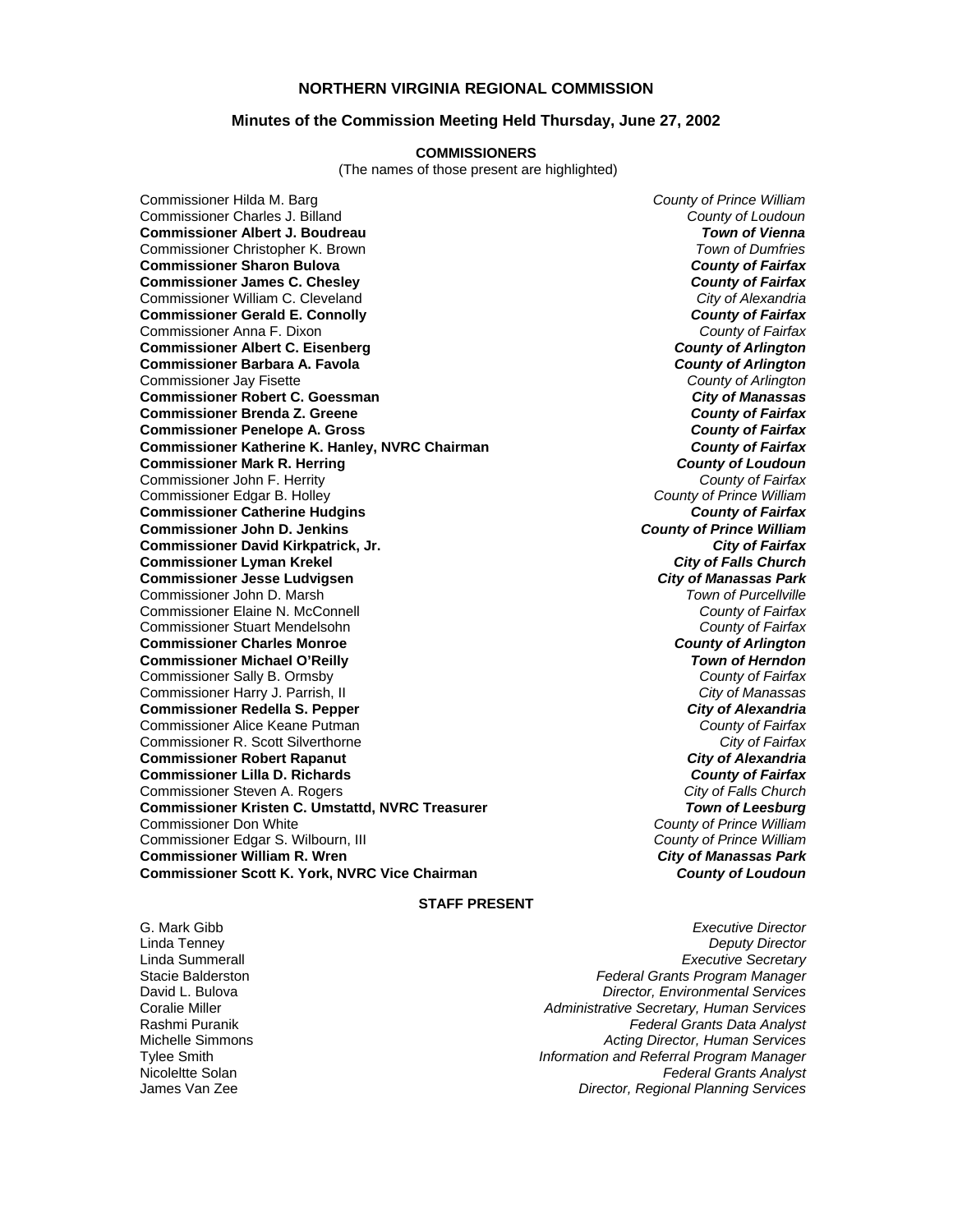Minutes of the Commission June 27, 2002 Page 2

#### **STAFF PRESENT, continued**

Donald Waye *Four Mile Run Program Manager* **Federal Grants Analyst** 

### **GUESTS PRESENT**

*Sue Rowland SR Consulting, Inc. Scott Gregory Fairfax Co. Dept. of Information Technology*

CALL TO ORDER Chairman Hanley called the meeting to order at 8:02 p.m.

PLEDGE OF

- ALLEGIANCE The Pledge of Allegiance was recited by all present.
- ROLL CALL The roll was called and all members present or absent were noted for the record.
- MINUTES The minutes of the May 23, 2002, meeting of the Commission were moved, seconded and unanimously carried.
- CONSENT AGENDA Commissioner Connolly moved approval of the consent agenda, consisting of the items below. The motion was seconded and carried.
	- A. Financial Reports for May 2002
	- B. Resolution No. P02-35: Authorization to Enter into Task Order Two for Model Development Services with the Occoquan Watershed Monitoring Laboratory
	- C. Resolution No. P02-36: Reappointment of Philip N. Reeves, DBA, to the Health Systems Agency of Northern Virginia Board of Directors
	- D. Resolution No. P02-38: Engagement of SR Consulting, Inc. for Professional Services as Legislative Liaison for the Commission

EXECUTIVE DIRECTOR'S REPORT

- A. Mr. Gibb pointed out the material included in the meeting package: the monthly program activities report and an updated Commissioner roster.
- B. Fairfax County Information Kiosk Demonstration

 Mr. Scott Gregory of the Fairfax County Department of Information Technology demonstrated the information kiosk via the Internet. The information kiosks are at 25 locations throughout Fairfax County, including three shopping malls, as well as in the City of Fairfax and the Town of Warrenton. The County is engaged in discussions with the Towns of Herndon and Vienna to site kiosks, and Arlington County has just inquired into placing them in Arlington; MWCOG is interested as well.

 The kiosks will print information, maps, and applications for County benefits, services, and jobs. The kiosks contain information on some of the other Northern Virginia jurisdictions and links into the Northern Virginia Regional Commission's website. The kiosks cost \$6,500 each, and the state pays to have DMV information available.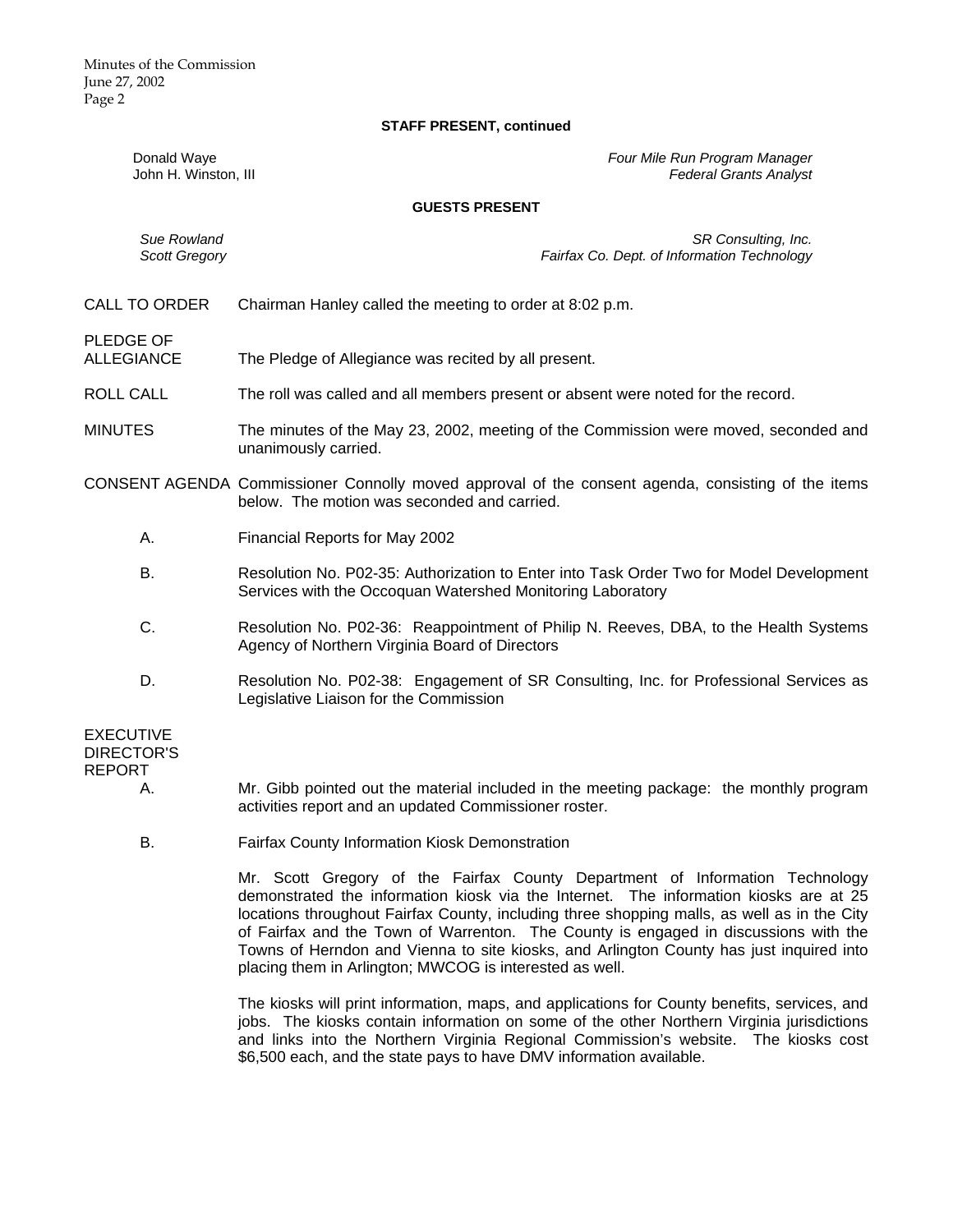Minutes of the Commission June 27, 2002 Page 3

- C. Mr. Gibb pointed out that the Spanish-language version of the *2002 Quick Guide* had been placed before the Commissioners. This is the first time the *Quick Guide* has been translated into a foreign language. Copies will be distributed free of charge to the member governments' human service agencies and public schools.
- D. Commissioner Umstattd, President of the Virginia Association of Planning District Commissions, reported that VAPDC will hold its Annual Summer Conference in Virginia Beach July 18-20. Mr. Gibb added that Health and Human Services Secretary Jane Woods will speak, and the organization is waiting confirmation from the Governor. The conference theme is "Transportation, Taxes and Terrorism."
- E. Mr. Gibb announced that NVRC staff member Don Waye is leaving the Commission after 15 years employment. Mr. Waye has accepted a position with the U.S. Environmental Protection Agency. Chairman Hanley presented Mr. Waye with a certificate of appreciation.

## CHAIRMAN'S

**RESOLUTION** 

## REPORT

- A. Commissioner Hanley announced four outgoing members of the Commission: Commissioners Brown, Marsh, Rogers and Silverthorne.
- B. Chairman Hanley also announced that Fairfax County has declared 2002 "the Occoquan Watershed Year." Brochures commemorating the  $20<sup>th</sup>$  anniversary of the downzoning of Fairfax County's Occoquan Watershed were distributed.

## NO. P02-34 **Adoption of Fiscal Year 2003 Annual Budget and Programs**

Commissioner Umstattd reported that the Operations Committee met immediately before the Commission meeting and recommends adoption of the proposed FY 03 Annual Budget and Programs. The member governments will pay the same amount of dues as FY 02, and they have provided for this in their budgets. She noted that the State has cut each Planning District's annual contribution by approximately \$8,000; this is on top of a 13 percent reduction received for FY 02. NVRC now receives less money from the state in annual contribution than was received in 1988.

Commissioner Umstattd moved adoption of Resolution No. P02-34. The motion was seconded and carried unanimously.

## **COMMITTEE** REPORTS

A. Human and Community Services

• Update on CareFirst Conversion

Commissioner Favola reported that the CareFirst Watch Group is monitoring the conversion of Blue Cross Blue Shield to for-profit Wellpoint. The Virginia Insurance Commissioner has decided he has no role in the process.

The Human and Community Services Committee met with Dr. Tom Connally, a retired physician from Arlington, who is active on many national, state and local professional associations as well as local civic associations. Dr. Connally has agreed to act as NVRC's liaison with the CareFirst Watch Group.

Commissioner Favola moved that the Northern Virginia Regional Commission officially participate in the CareFirst Watch Group by appointing Tom Connally, M.D., as its liaison.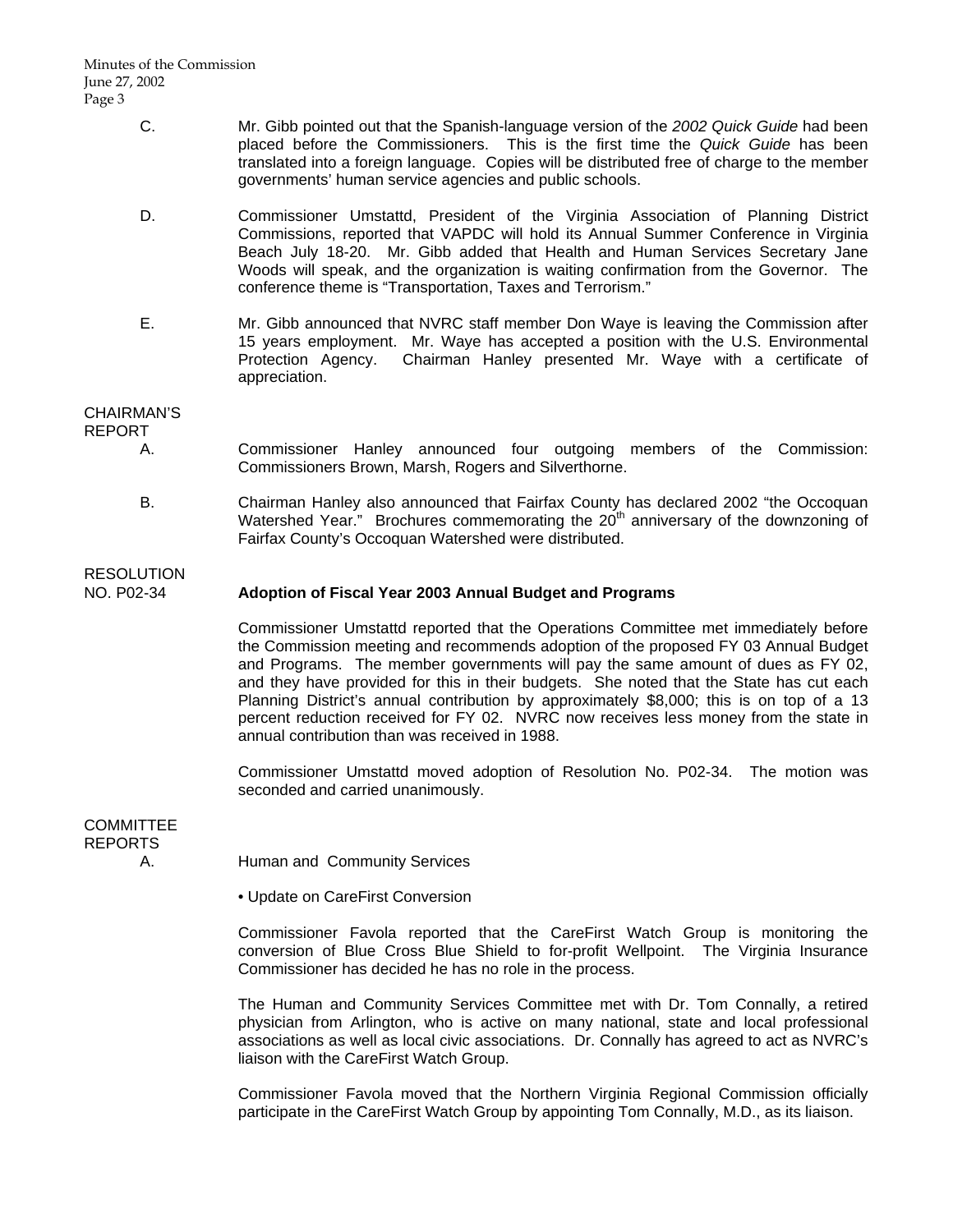The motion was seconded and carried. Commissioner Gross requested that the record show her abstention, since Dr. Connally was her former family physician. Commissioner Eisenberg also abstained.

• Report on Ryan White CARE Act and HOPWA Subgrants for 2001-2002

Ms. Simmons distributed a chart showing subgrant distributions made for the 2001-2002 grant cycle for CARE Act, Title I and Title II.

Ms. Balderston, the Federal Grants Program Manager, explained that the Ryan White CARE Act was authorized by Congress in 1990. Title I provides last resort medical assistance to low-income people needing with HIV/AIDS, while Title II provides same for the extremely poor. Approximately 140 people in Northern Virginia were served with Title II funds for 2001-2002.

Under Housing Opportunities for Persons With AIDS (HOPWA) grants, 800 Northern Virginians were provided with subsidized housing and/or related services. Ms. Balderston reviewed the grants for years 8, 9, 10 and 11, explaining that money from several grant years can be available simultaneously under this federal program.

B. Operations

**Resolution No. P02-37: ENGAGEMENT OF AUDITOR** 

 Commissioner Umstattd reported that the Operations Committee met prior to the Commission meeting and recommends engagement of Clifton Gunderson LLP to prepare the Commission's FY 02 audit. She reported that five responses were received for the Commission's RFP. The committee rated the responses, and staff interviewed the top two candidates.

 In reply to Commissioner Krekel's inquiry, Commissioner Umstattd confirmed that Clifton Gunderson LLP has not previously prepared audits for the Commission.

 Commissioner Umstattd moved adoption of Resolution No. P02-37. The motion was seconded and unanimously carried.

# ELECTION OF OFFICERS FOR

FY 2003 Commissioner Bulova moved the following slate of officers and the motion was seconded:

Chairman Scott K. York Loudoun County Vice Chairman Kristen C. Umstattd Town of Leesburg Treasurer **Barbara Favola** Arlington County

Chairman Hanley asked for nominations from the floor; there were none.

Commissioner Richards moved adoption of the slate of officers by acclamation. The motion was seconded and unanimously carried.

OTHER

BUSINESS Commissioner York read a certificate of appreciation to Chairman Hanley for serving two terms as chairman of the Northern Virginia Regional Commission. The members and staff gave her a round of applause.